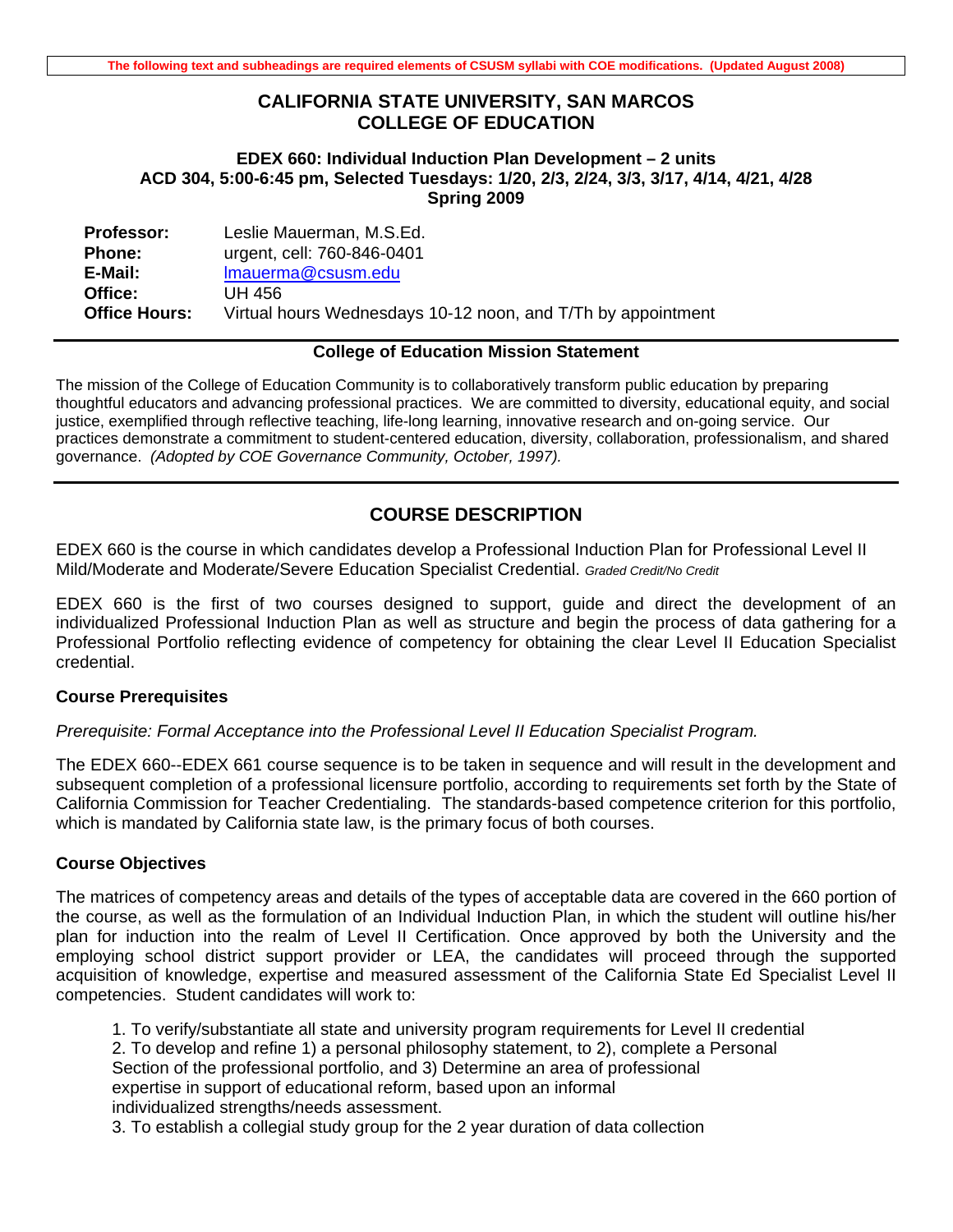4. To establish the digital structure of the portfolio and begin the data collection on a bystandard basis of evidence to support candidate competence**.** 

## **These goals will be met through the following instructional methods:**

- Class meetings, course reading, internet resource management, sample material review
- Guest speakers from credentialing services and professional organizations
- Personal strength/weakness assessment, development of a specific plan of action for professional competence development, based on performance feedback and personal choice
- Resource sharing and collaboration, small group work as assigned, lecture and discussion
- Cooperative examination of the Standards of Competence, detailed results shared among candidates

## **Unique Course Requirements**

**Task Stream Electronic/Digital Portfolio** Students must register & pay fee online prior to first class: www.TaskStream.com (register for 1 year minimum; it is less expensive for more years)

- For TaskStream Directions, go to: http://www.csusm.edu/coe/eportfolio/taskstreamdirections.html )
- http://www.csusm.edu/coe/eportfolio/narrativedirections.html • For directions on writing TaskStream Narratives, go to:

**Teacher Performance Expectations:** http://lynx.csusm.edu/coe/ClinicalPractice/TPE-AdvancedClinicalPracticeRubric.pdf

**Bloom's Taxonomy:** http://www.officeport.com/edu/bloomq.htm

**California Content Standards:** http://www.cde.ca.gov/be/st/ss/

**BTSA/Level II interfaces:** http://www.btsa.ca.gov/ba/profdev/toolkit/SE\_Toolkit.html

**Current Level II/BTSA Induction Information:** http://www.btsa.ca.gov/ba/progforms/docs/Req-Pgm-Comp-Induction-Ed-Spec-II.doc

**Writing Criteria/Support:** http://www.apastyle.org/faqs.html ; http://depts.washington.edu/psywc/handouts/pdf/APApaper.pdf

#### **Additional Websites for educational/academic/professional resource:**

- CAST Universal Design for Learning: Differentiated Instruction (http://www.cast.org/publications/ncac/ncac\_diffinstruc.html)
- Enhancing Learning with Technology: Differentiating Instruction (http://members.shaw.ca/priscillatheroux/differentiating.html)
- Technology and Differentiated Instruction Web Resources (http://k12.albemarle.org/Technology/DI/)
- OSBI Toolkit 9 Differentiated Instruction Using the Grow Network (http://sbci.cps.k12.il.us/professional.html)
- Differentiation of Instruction in the Elementary Grades (http://www.ericdigests.org/2001-2/elementary.html)

## **Required Texts**

1. Campbell, Cignetti, Melenyzer, Nettles and Wyman. 3<sup>rd</sup> ed., 2004, How to develop a professional portfolio-a manual for *teachers*, Allyn Bacon, Boston

2.. Subscription to Taskstream: This is the vehicle for your storage of evidence, documentation and data for completion of your portfolio. Two to four year subscriptions are most economical. To register/subscribe, go to www.taskstream.com

3**.** Recommended Text **not required:** Kilbane, Clare, Milman, Natalie. 1st ed, 2003, *The digital teaching portfolio handbook, Pearson*, Boston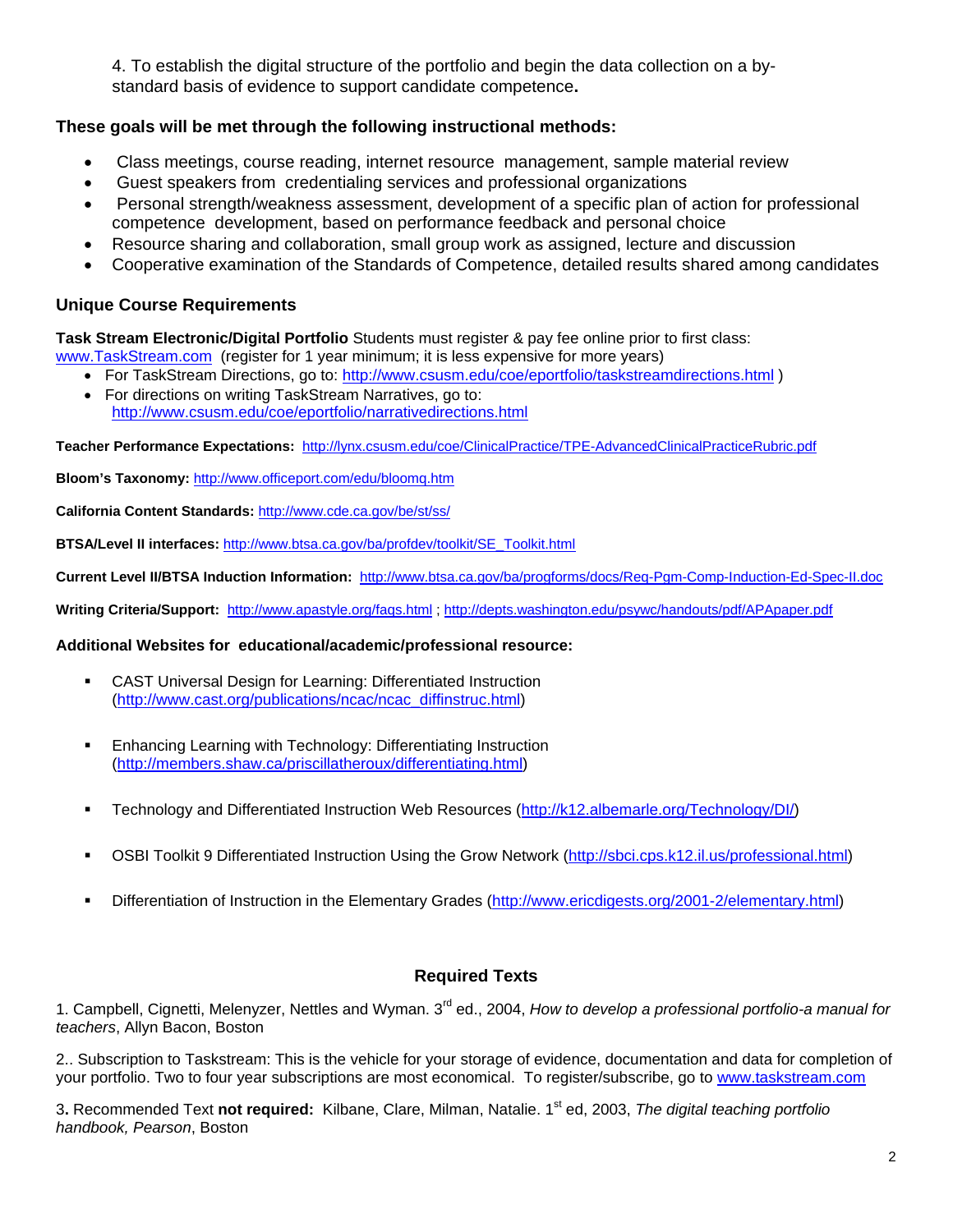4. Useful text Rosenberg, O'Shea text, *From student teacher to master teacher* , used in EDMX 511, 512.

#### **NOT Required –** *Helpful Resources worth having in your professional Library*

Borich, Gary D. (1999). Observation Skills for Effective Teaching. (3<sup>rd</sup> ed.). Upper Saddle River, NJ: Prentice-Hall

Rethinking Schools. (1994). *Rethinking Our Classrooms,* Volume 1. (ROC)

Villa, R., and Thousand, J. (2005). *Creating an Inclusive School.* Alexandria, VA: Association for Supervision and Curriculum Development

Gardner, Howard. (2000). *Intelligence Reframed: Multiple Intelligences for the 21st Century.* Basic Books.

Gruwell, Erin. (1999). *The Freedom Writers Diary*. Doubleday.

Kohn, Alfie. (1996). *Beyond Discipline: From Compliance to Community*. Association for Supervision and Curriculum Development.

Marzano, Robert J. (2000) *Transforming Classroom Grading.* Association for Supervision & Curriculum Development.

Pipher, Mary. (1995). *Reviving Ophelia: Saving the Selves of Adolescent Girls.* Ballantine Books.

Pollack, William S. and Mary Pipher. (1999) *Real Boys: Rescuing Our Sons from the Myths of Boyhood*. Owl Books.

Rose, Mike*.* (1996). *Possible Lives.* Penguin.

Tomlinson, Carol Ann(2001).*How to Differentiate Instruction in Mixed-Ability Classrooms.* Assoc Supervision & Curric Devopment

Fried, Robert L. (1995). *The Passionate Teacher*. Boston, MA: Beacon Press

Nelson, J., Lott, L., & Glenn, H.S. (1997). Positive Discipline in the Classroom. (2<sup>nd</sup> ed.). Rocklin, CA: Prima Publishing.

## **STUDENT LEARNING OUTCOMES**

#### **Level II Educational Specialist Standards of Competency**

The course objectives, assignments, and assessments have been aligned with the CTC standards for Educational Specialist Credential. This course is designed to help teachers seeking a California teaching credential to develop the skills, knowledge, and attitudes necessary to assist schools and district in implementing effective programs for all students. The successful candidate will be able to merge theory and practice in order to realize a comprehensive and extensive educational program for all students. You will be required to become familiar with the language of and to formally address Level II Standards of Competency for Educational Specialist in this course.

#### **California Teacher Performance Assessment (CalTPA)**

Beginning July 1, 2008 all California credential candidates must successfully complete a state-approved system of teacher performance assessment (TPA), to be embedded in the credential program of preparation. At CSUSM this assessment system is called the CalTPA or the TPA for short.

To assist successful completion of the TPA a series of informational seminars are offered over the course of the program. TPA related questions and logistical concerns are to be addressed during the seminars. Your attendance to TPA seminars will greatly contribute to your success on the assessment.

Additionally, COE classes use common pedagogical language, lesson plans (lesson designs), and unit plans (unit designs) in order to support and ensure your success on the TPA and more importantly in your credential program.

at the website provided: http://www.csusm.edu/coe/CalTPA/ProgramMaterialsTPA.html The CalTPA Candidate Handbook, TPA seminar schedule, and other TPA support materials can be found on the COE website provided

## **College of Education Attendance Policy**

 extenuating circumstances, s/he should contact the instructor as soon as possible. *(Adopted by the COE Governance Community, December, 1997).* Due to the dynamic and interactive nature of courses in the College of Education, all students are expected to attend all classes and participate actively. At a minimum, students must attend more than 80% of class time, or s/he may not receive a passing grade for the course at the discretion of the instructor. Individual instructors may adopt more stringent attendance requirements. For 660, attendance at the abbreviated class sessions is important in order to ensure enough mentoring to be able to work independently on the induction goals for a two year period. Should the student have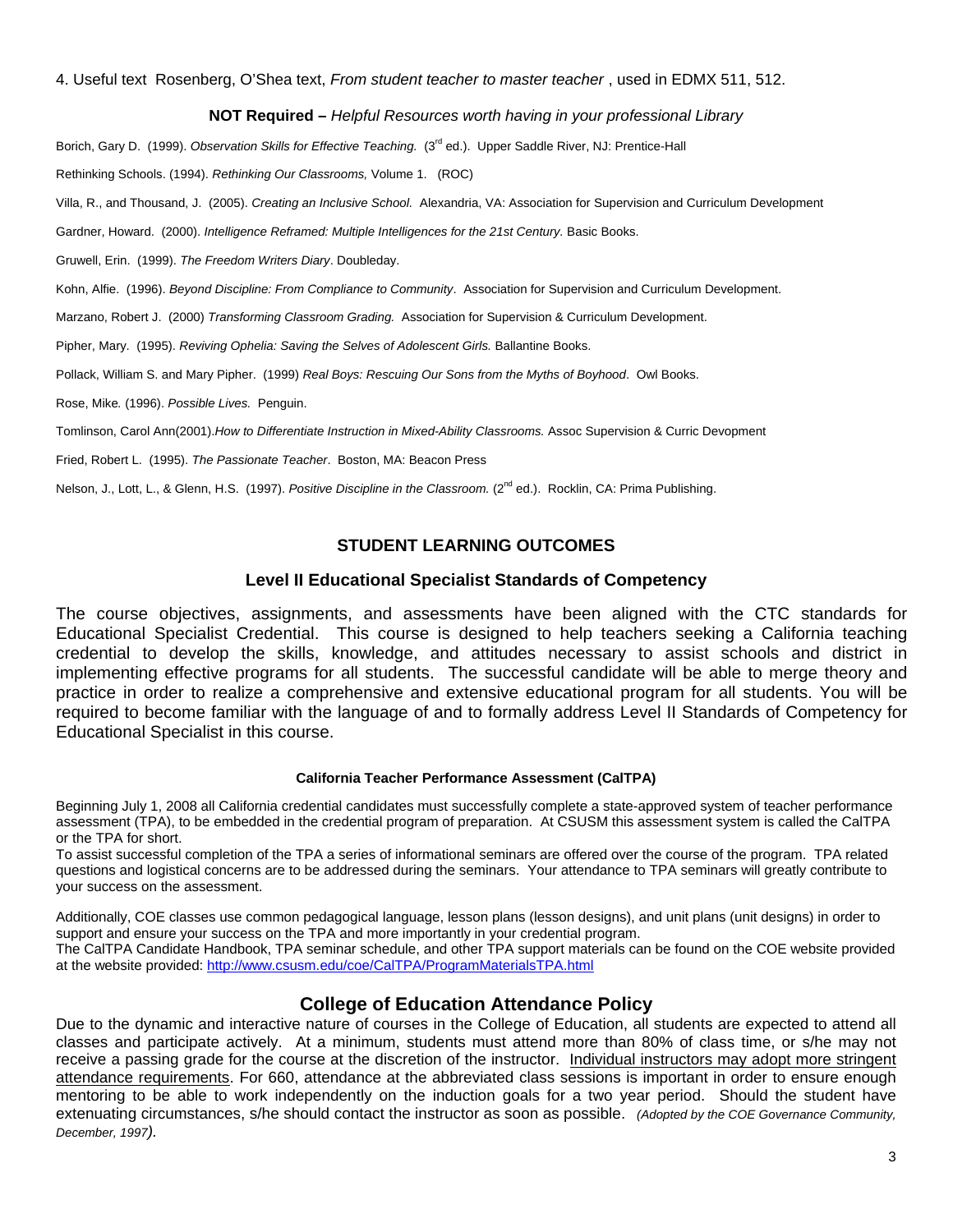### **Authorization to Teach English Learners**

This credential program has been specifically designed to prepare teachers for the diversity of languages often encountered in California public school classrooms. The authorization to teach English learners is met through the infusion of content and experiences within the credential program, as well as additional coursework. Students successfully completing this program receive a credential with authorization to teach English learners. *(Approved by CCTC in SB 2042 Program Standards, August 02)* 

#### **Students with Disabilities Requiring Reasonable Accommodations**

Students with disabilities who require reasonable accommodations must be approved for services by providing appropriate and recent documentation to the Office of Disable Student Services (DSS). This office is located in Craven Hall 5205, and can be contacted by phone at (760) 750-4905, or TTY (760) 750-4909. Students authorized by DSS to receive reasonable accommodations should meet with their instructor during office hours or, in order to ensure confidentiality, in a more private setting.

## **Course Requirements**

Because this course is supplemented by an online component, the actual assignments, forms, readings and all materials required to complete the assignments are available on the WebCT course for registered students, and can be found in this online course. However, an overview of required assignments includes:

- Formal Individualized Professional Induction Plan with timeline.
- A personal professional employment portfolio (revision of your current),
- An educational philosophy position or mission statement,
- Brief personal biography
- An informal strength/weakness inventory and plan of action for professional growth and personal development,
- Four reading reflections from text and resources provided for professional development
- Letter of Employment of District/Institution Letterhead District Support Provider Agreement (written agreement of the employing district to provide the candidate with a Support Provider, working with the CSUSM Level II candidate and the Level II Advisor, as needed)
- Subscription to and three entries into the TaskStream digital portfolio format.

Additional CSUSM requirements as necessary in the Level II Induction Plan program:

- Use "Person-first" language throughout all written and oral assignments and class discussions (e.g., "Student with Down Syndrome" rather than "Down syndrome student;" "Johnny who has autism" rather than "My autistic student"). Refer to this commentary for further details: http://www.kidstogether.org/pep-1st02.htm
- Postings and assignments are to be posted on the dates on which they are due, even if this is not a part of the class activity for the day.
	- $\circ$  If you have extraordinary circumstances that impact completion of your assignments, advise the instructor in advance, or in any case, as soon as possible.
	- o Any time you have questions or concerns, please contact the instructor via university email immediately.
	- $\circ$  All required work is expected to be completed even if it is not on time.
	- o Unless *prior* instructor approval is secured, assignments are not accepted three days after which they are due.
	- $\circ$  Exceptions will be handled on a case-by-case basis, at the discretion of the instructor.
- • **Proofread!** It is expected that students will proofread and edit assignments prior to submission. Students will ensure their writing is error-free (grammar, syntax, spelling), and ideas are logically and concisely presented. Assignment grade will be affected as a result of any oversight.
- • **Professional Demeanor** Students will conduct themselves at all times in ways that are expected of those who are in the education profession. This includes, but is not limited to: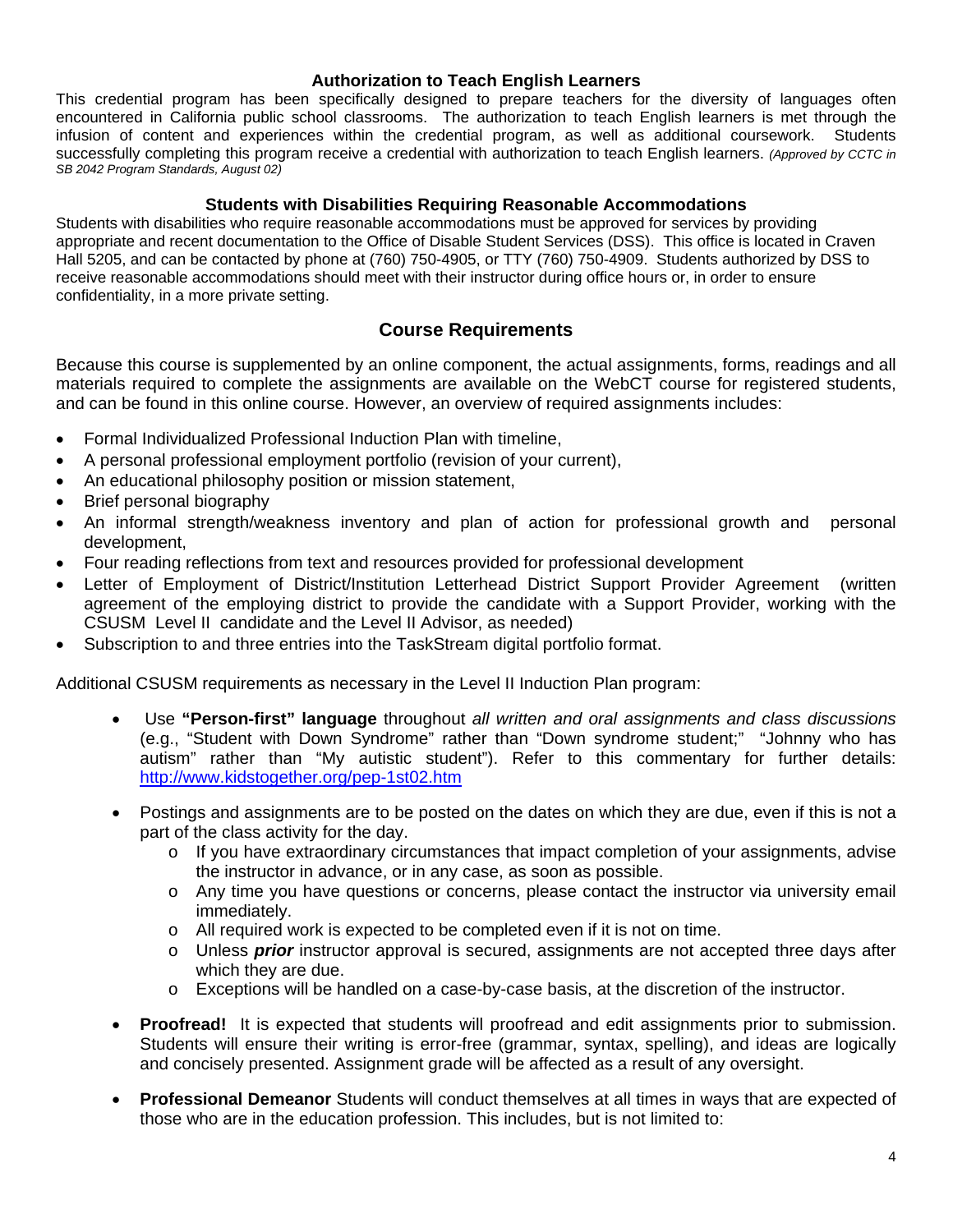**1** – Punctuality, full participation and attendance to all class sessions;

**2** – Preparation and timely submission of assignments;

**3** – 'Tech respect': NO cell phone use, texting, or email during class;

**4** – Demonstration of respectful, positive interpersonal communication and participation with classmates, instructors, and school personnel in all settings (e.g., whole group, small group, in/outside of class)

**6** – Carefully considered, culturally aware approaches to solution-finding; no subterfuge of any kind.

**7**– Classroom Decorum: Points will be deducted for candidates correcting their own student's work during class time or for completing course assignments during class sessions. (Sounds incredible, but it happens!)

 Select a class "buddy" to ensure you receive information if you absolutely must miss all/part of a class. Keep contact info with you to call in case of last minute changes!

# **TASKSTREAM PORTFOLIO GUIDELINES FOR LEVEL II STANDARDS**

The purpose of the Level II portfolio that you create on TaskStream is to evidence how you meet each of the 10 Level II Education Specialist standards. For each of the 10 Level II standards, your task is to write a cogent reflective essay and to post, label and describe artifacts that evidence your competence in meeting the standard. Each Level II standard is a performance standard. Thus, the artifacts you select will come from both your work as a special educator and from products generated in Level II courses.

Level II standards are threaded throughout Level II Education Specialist coursework and are addressed within and across courses. Although several Level II standards are addressed in each course, given subsets are assigned to each course. It is an expectation that by the end of each course you will have composed a first paragraph reflective narrative and posted at least one piece of evidence for each standard assigned to the course. It is a further expectation that you will request feedback from your instructor for the assigned standards and respond to instructor requests for revisions. The course instructor will not evaluate your response to a standard. An evaluation of your entire portfolio is performed at the end of your Level II studies by your EDEX 661 Portfolio Review instructor. To be recommended for a Level II Professional Clear credential, entries for all 10 Level II standards must be judged complete (i.e., having a cogent narrative and at least three relevant artifacts with descriptions of how they evidence competence).

The Level II courses are expressly designed to assist you to evidence your competence with regard to the Level II standards. Take advantage of being in the class, by pausing, reflecting, and making TaskStream entries each semester as a routine part of course participation. This way when you enroll in EDEX 661 you will be all but done with your portfolio.

## *Each narrative must include at least the following components:*

To assist you writing your reflective essay for each standard, the special education faculty members have agreed upon a paragraph structure to help guide you with your narrative response. State your ideas clearly and ground them in the evidence represented by your artifacts. We are looking for a vivid and robust explanation of what the artifact represents. For each standard, you must attach a minimum of three artifacts. You are strongly encouraged to provide additional evidences as artifacts, particularly for standards such as Standard 14, which includes such a broad array of elements.

**Required 1st paragraph**: Introduce the reader to the focus of your response as it relates to the Level II standard. Do NOT restate the standard. Instead, reflect upon and summarize what it is you know and are able to do that allows you to demonstrate proficiency with regard to the several elements of the standard.

**Required 2nd paragraph**: Explain how *the first attached artifact* evidences your competence with regard to the Level II standard. In what ways does this artifact illustrate your knowledge and skill regarding one or more elements of the standard?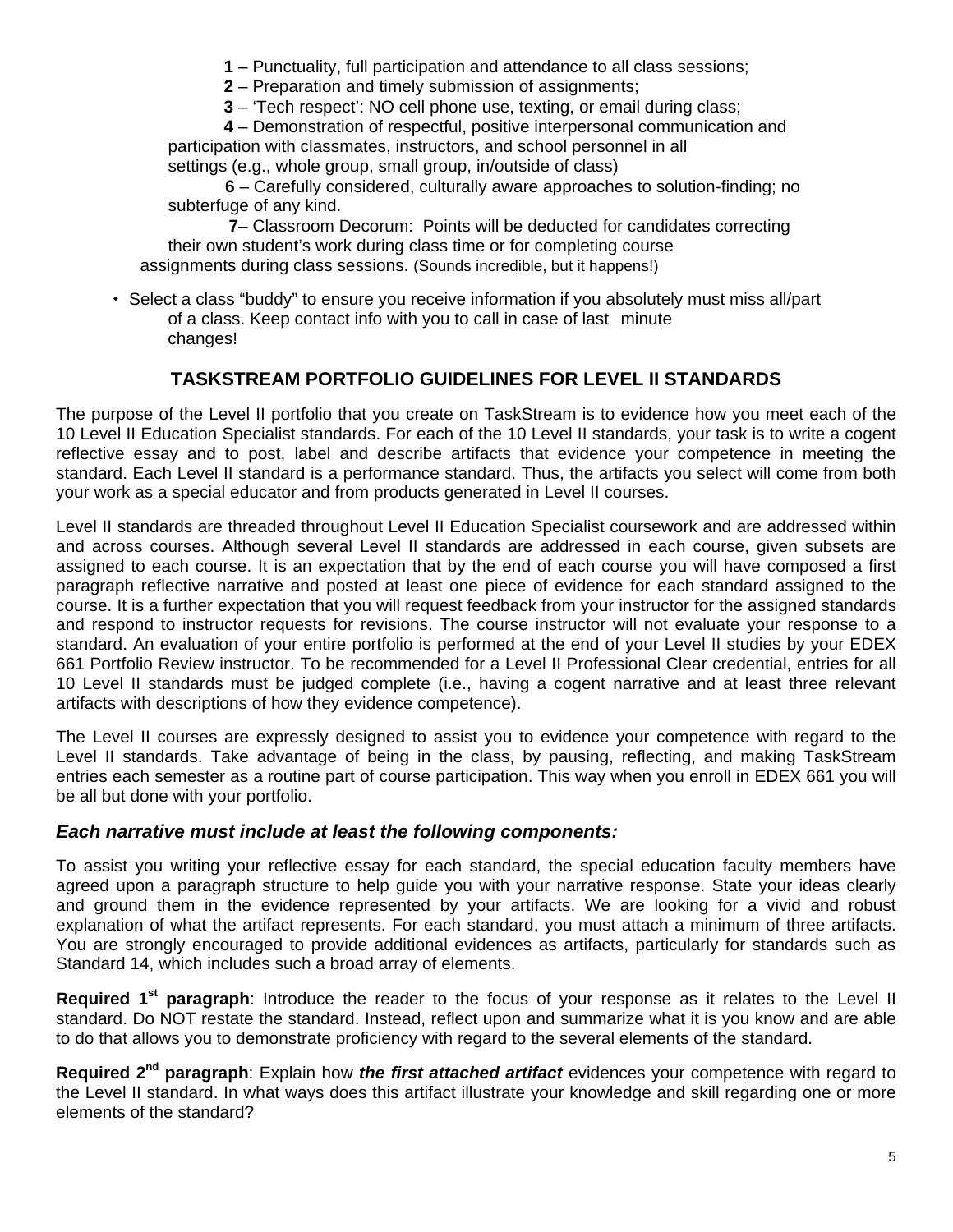**Required 3rd paragraph**: Explain how *the second attached artifact* evidences your competence with regard to the Level II standard. In what ways does this artifact illustrate your knowledge and skill regarding one or more elements of the standard in a way that is different from your first artifact?

**Required 4th paragraph**: Explain how *the third attached artifact* evidences your competence with regard to the Level II standard. In what ways does this artifact illustrate your knowledge and skill regarding one or more elements of the standard in a way that is different from your first two artifacts?

**Final paragraph:** Identify what you still want or need to learn with regard to this standard. In other words, *set at least one professional goal* for your future professional development or future practice with regard to the standard.

**Writing Skills:** To assist you with graduate level writing skills, please visit the following websites:

http://owl.english.purdue.edu/owl/resource/606/01/.

http://www.wisc.edu/writing/Handbook/CommonErrors.html

# **Grading Standards and Assignment Overview**

**In order to receive a California State Teaching Credential, candidates must maintain a B average in College of Education coursework and receive no lower than a C+ in any one course. Any grade lower than a C+ indicates serious concern about a student's readiness or long-term capacity for a clear Educational Specialist teaching credential—significant concerns exist about his/her quality of learning, quality of work, and ability to manage the rigors of a Special Education teaching position. This Credit/No credit course assumes the candidate's ability to produce "A" or "B"** *graduate level* **academic writing quality and professional pedagogical work. If you are concerned about meeting this requirement at any time, speak with the instructor immediately.** 

## *EVEN THOUGH THIS IS A CREDIT/NO CREDIT COURSE, THE FOLLOWING CRITERIA SHALL APPLY:*

It is expected that "passing" work be worthy and equivalent to an earned "A" or high"B" grade. At this level of professional development, while much of this information may appear to be unnecessary and redundant, it is essential, expected and included again for those very few who fail to meet minimum requirements and cannot be recommended for a credential by the university due to their own choices.

"A" students will:

- 1. Demonstrate serious commitment to their learning, making full use of the learning opportunities available to them, whatever that may be, searching out implications of their learning for future use.
- 2. Complete ALL major assignments thoroughly, thoughtfully, and professionally, receiving 3.5 4 average on all assignments.
- 3. Make insightful connections between all assignments and developing an overall understanding of teaching; *continually question and examine personal assumptions in a genuine spirit of inquiry*.
- 4. Show high level achievement of or progress toward course goals (see syllabus).
- 5. Collaborate with colleagues in professional and productive ways, working with integrity to enhance each participant's learning.
- 6. Consistently complete all class preparation work, ready to engage in thoughtful and informed discourse.
- 7. Demonstrate responsibility to meeting attendance requirements (see attendance section of syllabus).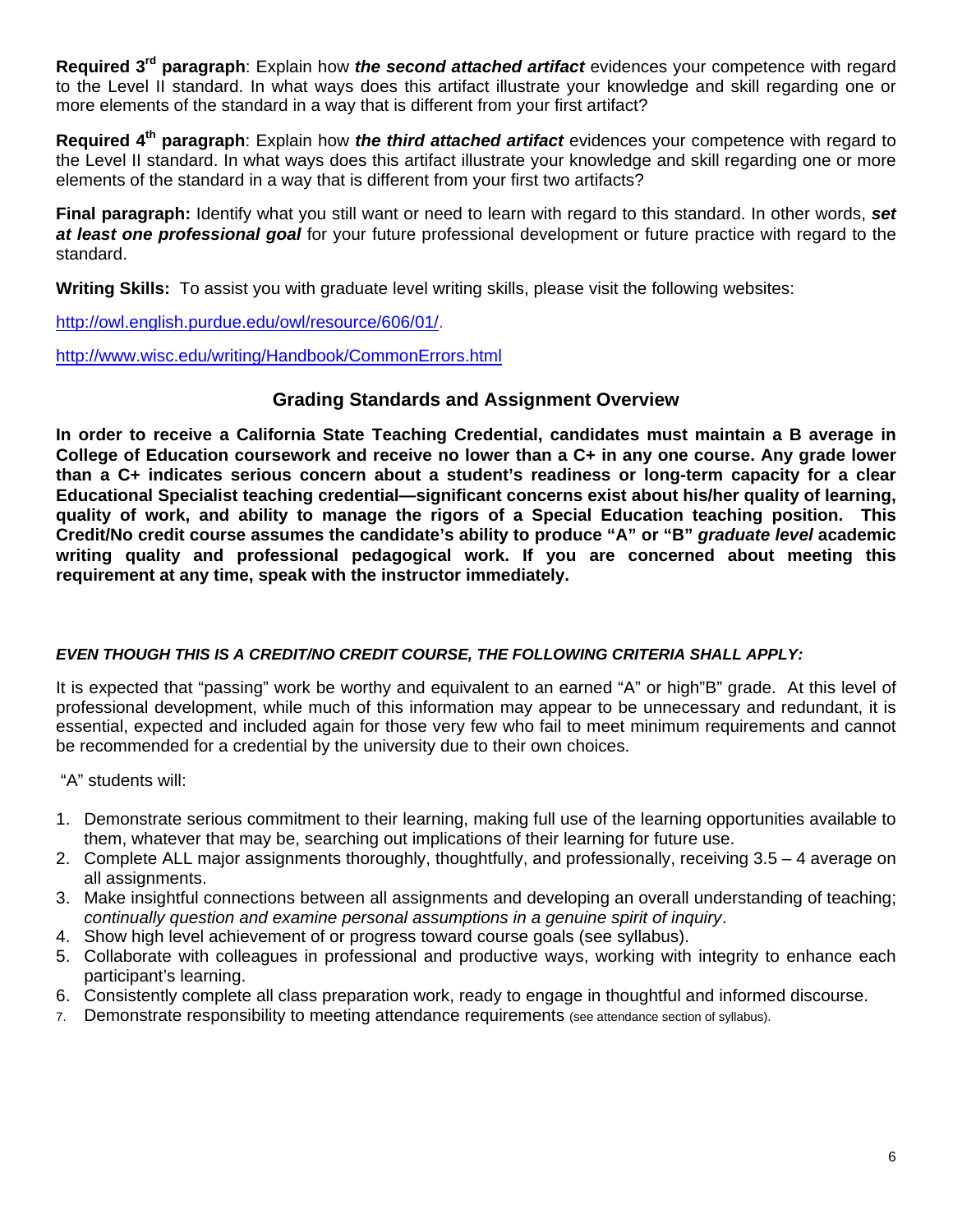| <b>Assignment Overview</b>                                        | <b>Point Value</b> |
|-------------------------------------------------------------------|--------------------|
| 3 Admin Forms: Employ Verif Letter.; Support Prov.; Plan of Study | 5                  |
| Philosophy/Mission Statement (for employment portfolio)           | 5                  |
| Brief Biography (for employment portfolio)                        | 5                  |
| Self Assessment Strength/Weakness Inventory                       | 10                 |
| Employment Portfolio, housed in new binder                        | 10                 |
| <b>Circle of Courage Revisited Reflection</b>                     | 5                  |
| <b>Reading Reflection #1</b>                                      | 5                  |
| Reading Reflection #2                                             | 5                  |
| Reading Reflection #3                                             | 5                  |
| Reading Reflection #4                                             | 5                  |
| 3 TaskStream entries, 5 pts ea-choose any standards               | 15                 |
| Formal Induction Plan Form submission                             | 15                 |
| Attendance, Professional Demeanor, Participation                  | 10                 |

## **All University Writing Requirement**

 http://www.unc.edu/depts/wcweb/handouts/style.html This course is entirely about your writing skills and how well you can document your assertions of competency. Your personal biography, personal philosophy and multiple reading reflections will require you to write well over the 2500 minimum word count required for the College of Education course criteria. Visit the following website for a review of specific writing skills expected in this course:

### **CSUSM Academic Honesty Policy**

Students will be expected to adhere to standards of academic honesty and integrity, as outlined in the Student Academic Honesty Policy. All written work and oral presentation assignments must be original work. All ideas/materials that are borrowed from other sources must have appropriate references to the original sources. Any quoted material should give credit to the source and be punctuated with quotation marks.

Students are responsible for honest completion of their work including examinations. There will be no tolerance for infractions. If you believe there has been an infraction by someone in the class, please bring it to the instructor's attention. The instructor reserves the right to discipline any student for academic dishonesty in accordance with the general rules and regulations of the university. Disciplinary action may include the lowering of grades and/or the assignment of a failing grade for an exam, assignment, or the class as a whole."

Incidents of Academic Dishonesty will be reported to the Dean of Students. Sanctions at the University level may include suspension or expulsion from the University.

## **Plagiarism:**

As an educator, it is expected that each student will do his/her own work, and contribute equally to group projects and processes. Plagiarism or cheating is unacceptable under any circumstances. If you are in doubt about whether your work is paraphrased or plagiarized see the Plagiarism Prevention for Students website http://library.csusm.edu/plagiarism/index.html. If there are questions about academic honesty, please consult the University catalog.

## **Use of Technology:**

Students are expected to demonstrate competency in the use of various forms of technology (i.e. word processing, electronic mail, WebCT6, use of the Internet, and/or multimedia presentations). Specific requirements for course assignments with regard to technology are at the discretion of the instructor. Keep a digital copy of all assignments for use in your teaching portfolio. All assignments will be submitted online, and some will be submitted in hard copy as well. Details will be given in class.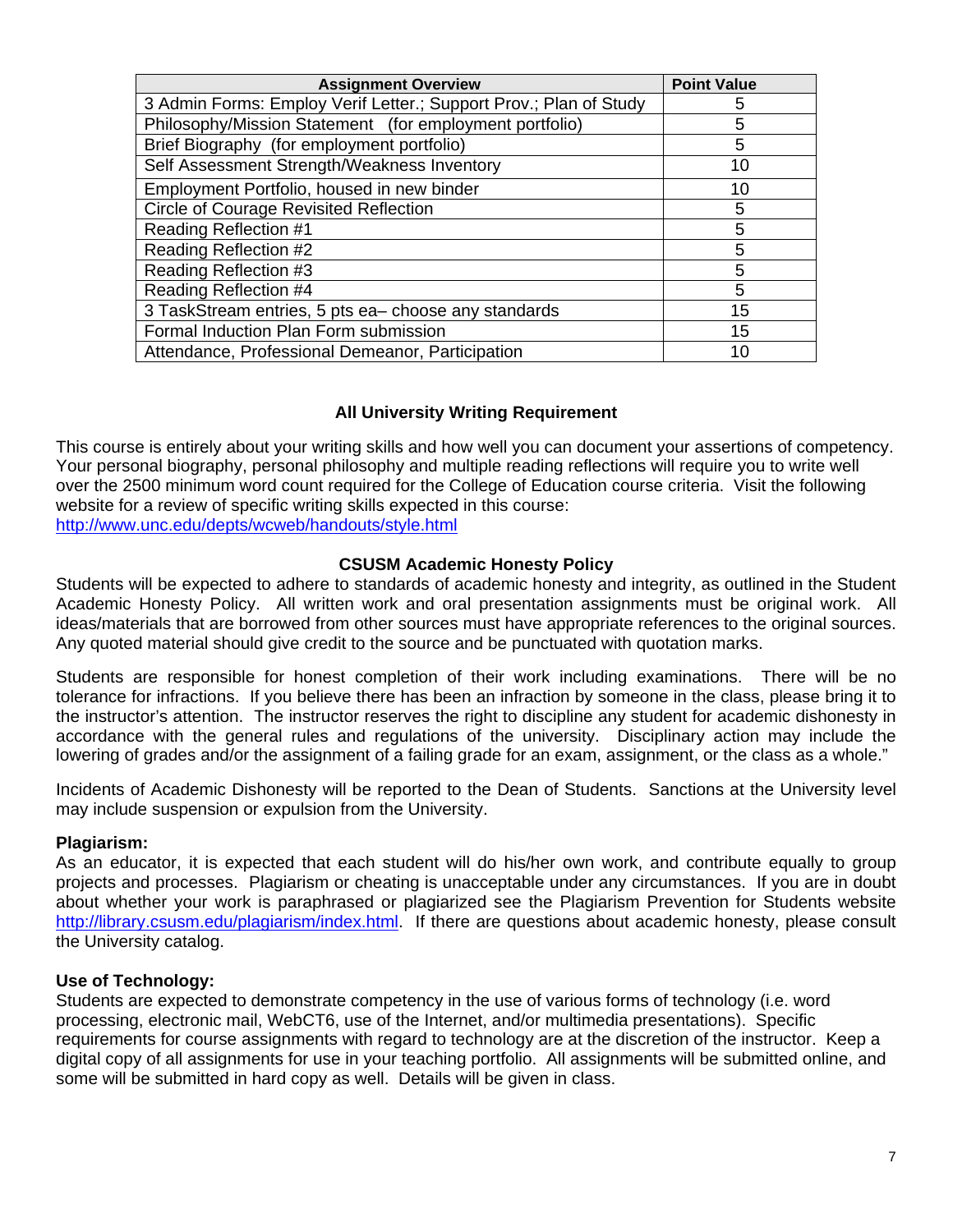## **Electronic Communication Protocol:**

Electronic correspondence is a part of your professional interactions. If you need to contact the instructor, email is often the most efficient way to do so. It is my intention to respond to all received e-mails in a timely manner. Please be reminded that e-mail and on-line discussions are a very specific form of communication, with their own nuances and etiquette. For instance, electronic messages sent in all upper case (or lower case) letters, major typos, or slang, often communicate more than the sender originally intended. With that said, please be mindful of all e-mail and on-line discussion messages you send to your colleagues, to faculty members in the College of Education, or to persons within the greater educational community. All messages need to be crafted with professionalism and care.

Things to consider:

- Would I say in person what this electronic message specifically says?
- How could this message be misconstrued?
- Does this message represent my highest self?
- Am I sending this electronic message to avoid a face-to-face conversation?

detailed aspects of online protocol: http://www.albion.com/netiquette/corerules.html In addition, if there is ever a concern with an electronic message sent to you, please speak with the author in person in order to correct any confusion. Please visit this site in order to understand the very specific and detailed aspects of online protocol: <u>http://www.albion.com/netiquette/corendes.html</u><br> $\frac{1}{2}$ <br>8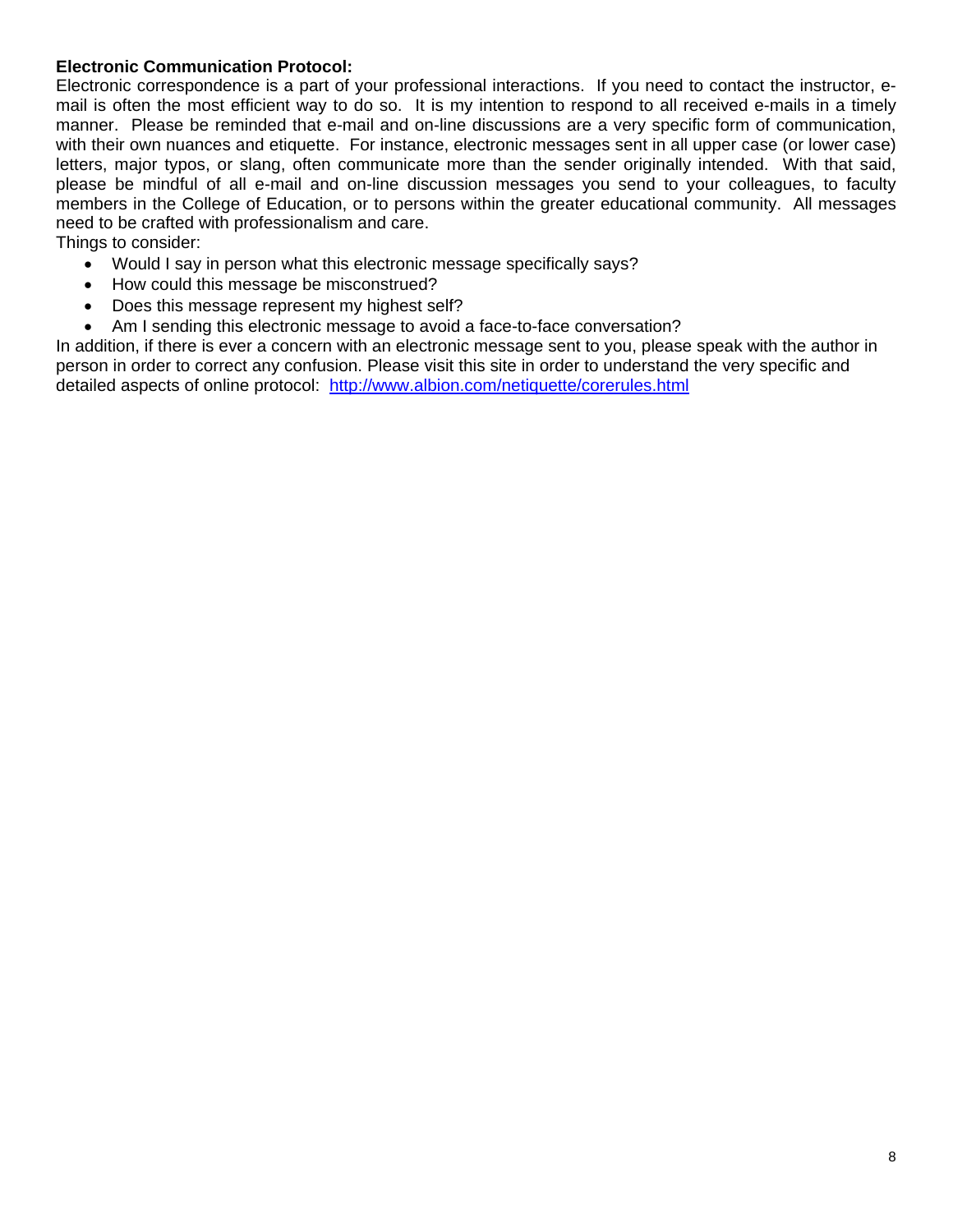### **Tentative Class Schedule/Course Outline EDEX 660 Spring 2009 5-7p ACD 304 (classroom subject to change)**

| <b>Date</b>       | <b>Class Topics/Activities</b>                                                                                                                                                            | <b>Readings/Assignments</b>                                                                                                                                                | Due and 'To-Do'                                                                                                                                    |  |  |  |
|-------------------|-------------------------------------------------------------------------------------------------------------------------------------------------------------------------------------------|----------------------------------------------------------------------------------------------------------------------------------------------------------------------------|----------------------------------------------------------------------------------------------------------------------------------------------------|--|--|--|
| 1/20/09           | <b>Level II Overview, Norms &amp; Forms</b><br>· Organization, review of syllabus<br>· Accessibility, time management                                                                     | Level II folders, namecards,<br>schedule, WebCT, etc.<br>(All provided for you)                                                                                            | · Subscribe to TaskStream<br>· GTKY on WebCT DB<br>· Photo uploaded to WebCT<br>Roster area                                                        |  |  |  |
| 2/03              | <b>Induction into SpEd-What &amp;Why?</b><br>· Types of portfolios, function<br>· Induction Plan review                                                                                   | · Induction document<br>$\cdot$ Reread Courage for the<br>Discouraged (CfC)                                                                                                | · Brief Bio due- bring copy<br>· CfC reflection due<br>· Print/Bring blank<br><b>Induction Plan</b>                                                |  |  |  |
| 2/10              | Independent work session                                                                                                                                                                  | · Campbell: Preface, Ch1                                                                                                                                                   | · Reading Reflection #1 due                                                                                                                        |  |  |  |
| 2/17              | Independent work session                                                                                                                                                                  | Campbell: Ch 3, 5                                                                                                                                                          | · Reading Reflection #2 due·<br>· Philosophy revisited due                                                                                         |  |  |  |
| 2/24              | <b>Standards Immersion</b><br>· Review of potential evidence/artifacts<br>Group work-think tank!<br>Level II/MA/Credential-Guest Speaker                                                  | Optional but helpful: Read<br>article entitled "Induction"<br>in WebCT                                                                                                     | · Print/Bring blank<br>Level II Standards<br>(check formatting before printing)                                                                    |  |  |  |
| 3/03              | <b>TaskStream Training - Guest Speaker</b><br><b>Strength/Weakness Reflections</b><br>· Partner peer review, coaching, consult                                                            | · Alternate location? -TBA<br>· Read, thoughtfully complete<br>S & W inventory                                                                                             | · Print/Bring completed<br>Strength/Weakness Inventory                                                                                             |  |  |  |
| 3/17              | <b>Course Advisement Night- Guests</b><br>$6 - 6:45$<br>A-H =Dr Hood<br>$I-O = Dr$ Thousand<br>P-Z= Dr Parsons<br><b>Employment Portfolio Check</b><br><b>Induction Plan Work Session</b> | · Finish Employment Port folio<br>to share in class; check by<br>instructor<br>· Cont work/ Induction Plan,<br>research, create calendar of<br>professional dev'ment plans | ·Bring advisement form<br>http://www.csusm.edu/coe/<br>MAdocuments/SpEdwithCr<br>edPlan.doc<br>·Bring Induction form<br>· Employment Portfolio Due |  |  |  |
| 3/24              | Independent work session                                                                                                                                                                  | Campbell: Ch 2, 6                                                                                                                                                          | · Reading Reflection #3 due                                                                                                                        |  |  |  |
| 3/31              | Independent-CSUSM Spring break                                                                                                                                                            | Campbell: Ch 4, Appendices                                                                                                                                                 | · Reading Reflection #4 due                                                                                                                        |  |  |  |
| 4/7               | Independent work session                                                                                                                                                                  | Gather docs, TaskStream                                                                                                                                                    |                                                                                                                                                    |  |  |  |
| 4/14<br><b>OR</b> | Small Group Review: 3-6:30 pm<br>· Authentic assessment by appointment.<br>Feedback re: evidence criteria, writing<br>criteria, tech expertise. Location TBA                              | Choose, post online from<br>3:00-3:30, 3:30-4:00, 4:00-<br>4:30, 4:30-5:00; 5:00-5:30;<br>5:30-6:00; 6:00-6:30<br>With 4 max per time slot                                 | · Bring laptop or access<br>classroom computer.<br>· Paper documents in folder<br>for check and turn in if ready                                   |  |  |  |
| <b>OR</b>         | Small Group Review: 3-6:45 pm                                                                                                                                                             | Choose, post online from                                                                                                                                                   | · Bring laptop or access                                                                                                                           |  |  |  |
| 4/21              | · Authentic assessment by appointment<br>Feedback re: evidence criteria, writing<br>criteria, tech expertise. Location TBA                                                                | 3:00-3:30, 3:30-4:00, 4:00-<br>4:30, 4:30-5:00; 5:00-5:30;<br>5:30-6:00; 6:00-6:30<br>With 4 max per time slot                                                             | classroom computer.<br>· Paper documents in folder<br>for check and turn in if ready                                                               |  |  |  |
| 4/28              | Independent work session                                                                                                                                                                  |                                                                                                                                                                            | 3 TS Postings DUE                                                                                                                                  |  |  |  |
| 5/5               | <b>Final Class Meeting/ Induction</b><br><b>Forms Submission/send off</b><br>Feedback and view of a completed<br>portfolio from a former level II student                                 | · Download and print all Level<br>II resources from WebCT                                                                                                                  | ALL forms due in folder to<br>turn in to Student Services<br><b>Induction Plan due</b><br>· ALL assignments due                                    |  |  |  |
|                   | Independent work session if needed                                                                                                                                                        | Last day to submit: 5/8                                                                                                                                                    |                                                                                                                                                    |  |  |  |
|                   | Optional but worth it: Showcase! Old Spaghetti Factory, San Marcos 5-8 pm \$15                                                                                                            |                                                                                                                                                                            |                                                                                                                                                    |  |  |  |
|                   | Last opportunity to submit completed Induction plan = $5/8/09$ by student hand delivery to instructor                                                                                     |                                                                                                                                                                            |                                                                                                                                                    |  |  |  |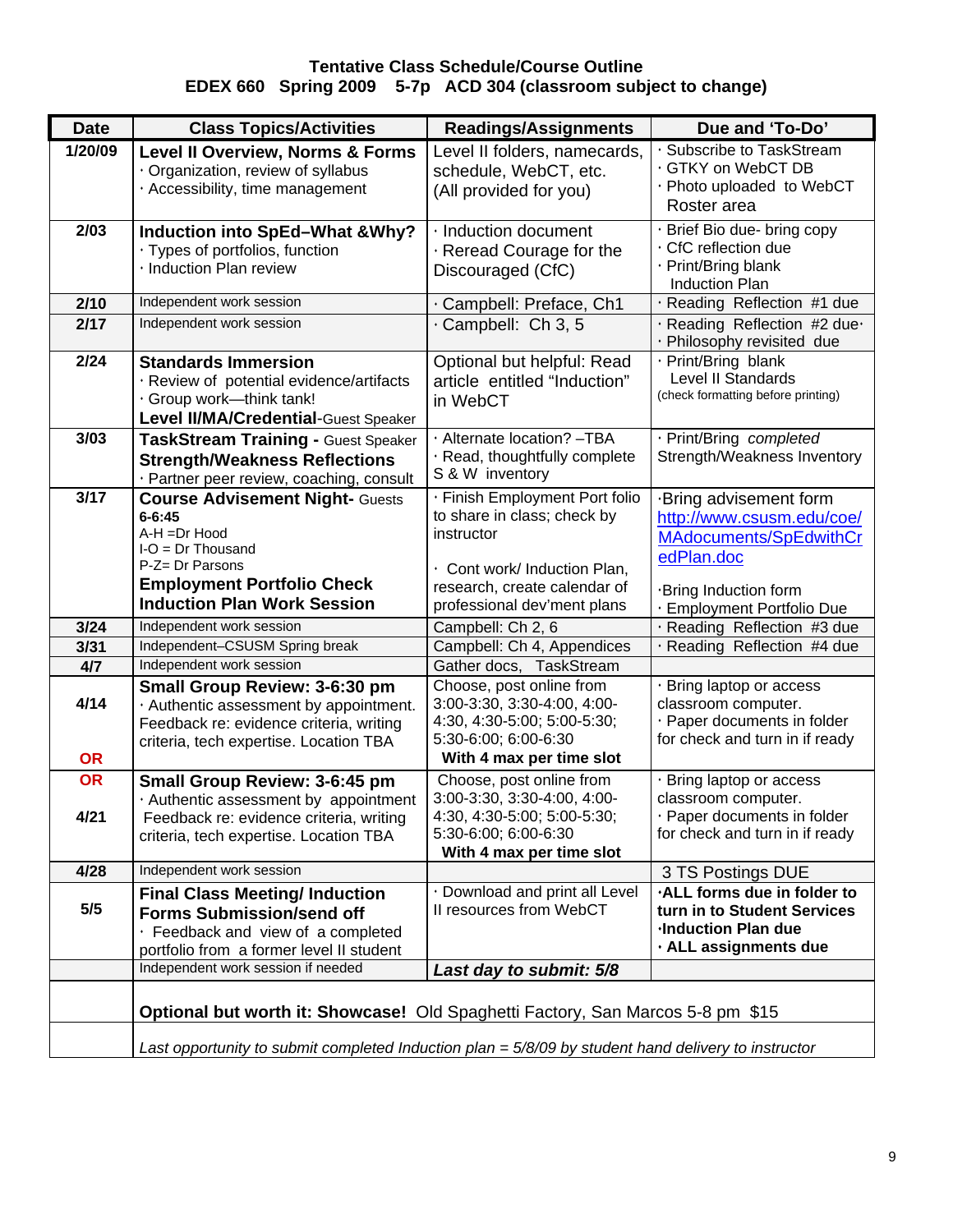| <b>Standards</b>                                                                                            | <b>EDMX</b><br>622      | <b>EDMX</b><br>627      | <b>EDMX</b><br>631      | <b>EDMX</b><br>632 | <b>EDMX</b><br>633      | <b>EDMX</b><br>634 | <b>EDMX</b><br>572/671/<br>672 |
|-------------------------------------------------------------------------------------------------------------|-------------------------|-------------------------|-------------------------|--------------------|-------------------------|--------------------|--------------------------------|
| Standard 10<br>Professional, Legal and Ethical<br><b>Practices</b>                                          |                         |                         | X                       |                    |                         |                    | X                              |
| Standard 11<br><b>Educational Policy and Perspectives</b>                                                   |                         |                         | $\overline{X}$          |                    |                         |                    | X                              |
| Standard 12<br><b>Educating Diverse Learners with</b><br><b>Disabilities</b>                                |                         |                         |                         |                    |                         |                    | X                              |
| Standard 15<br><b>Managing Learning Environments</b>                                                        |                         |                         |                         |                    | $\overline{X}$          |                    | X                              |
| Standard 16<br><b>Effective Communication and</b><br><b>Collaborative Partnerships</b>                      |                         |                         | $\overline{\mathsf{x}}$ |                    |                         |                    | X                              |
| Standard 17<br>Assessment, Curriculum and<br>Instruction                                                    |                         | $\overline{\mathsf{x}}$ |                         |                    |                         |                    | X                              |
| Standard 22<br>Assessment and Evaluation of<br><b>Students</b>                                              |                         | $\overline{\mathsf{x}}$ |                         |                    | $\overline{\mathsf{x}}$ |                    | X                              |
| Standard 23<br>Planning and Implementing<br>Curriculum and Instruction                                      | $\overline{\mathsf{X}}$ |                         |                         |                    |                         |                    | X                              |
| Standard 24<br>Positive Behavior Support                                                                    |                         |                         |                         |                    | $\overline{X}$          |                    | X                              |
| Standard 25 M/M<br>Characteristics and Needs of<br>Individuals with Mild to Moderate<br><b>Disabilities</b> | $\overline{\mathsf{x}}$ |                         |                         | X                  |                         |                    | X                              |
| Standard 25<br><b>Communication and Social Networks</b>                                                     |                         |                         |                         | X                  |                         |                    |                                |
| Standard 26<br>Curriculum                                                                                   |                         |                         |                         |                    |                         | X                  |                                |
| Standard 27<br>Movement, Mobility, Sensory<br>and Specialized Health Care                                   |                         |                         |                         |                    |                         | X                  |                                |
| Standard 13<br>Special Education Field Experiences<br>with Diverse Populations                              |                         |                         |                         |                    |                         | Χ                  | X                              |

# **Matrix by Course —Level I Education Specialist Mild/Moderate and Moderate/Severe Program**